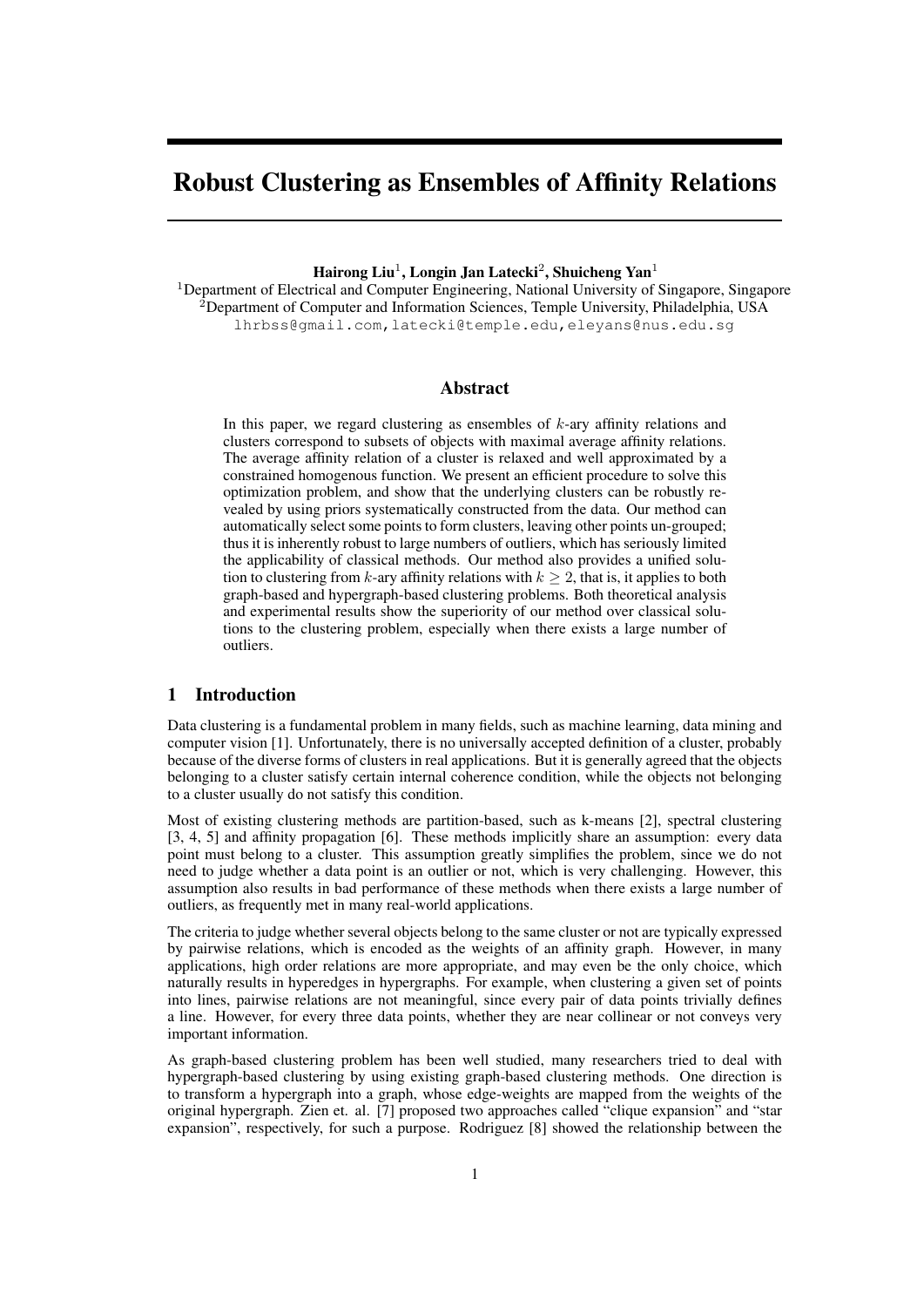spectral properties of the Laplacian matrix of the resulting graph and the minimum cut of the original hypergraph. Agarwal et al. [9] proposed the "clique averaging" method and reported better results than "clique expansion" method. Another direction is to generalize graph-based clustering method to hypergraphs. Zhou et al. [10] generalized the well-known "normalized cut" method [5] and defined a hypergraph normalized cut criterion for a *k*-partition of the vertices. Shashua et al. [11] cast the clustering problem with high order relations into a nonnegative factorization problem of the closest hyper-stochastic version of the input affinity tensor.

Based on game theory, Bulo and Pelillo [12] proposed to consider the hypergraph-based clustering problem as a multi-player non-cooperative "clustering game" and solve it by replicator equation, which is in fact a generalization of their previous work [13]. This new formulation has a solid theoretical foundation, possesses several appealing properties, and achieved state-of-art results. This method is in fact a specific case of our proposed method, and we will discuss this point in Section 2.

In this paper, we propose a unified method for clustering from *k*-ary affinity relations, which is applicable to both graph-based and hypergraph-based clustering problems. Our method is motivated by an intuitive observation: for a cluster with *m* objects, there may exist  $\binom{m}{k}$  possible *k*-ary affinity relations, and most of these (sometimes even all) *k*-ary affinity relations should agree with each other on the same criterion. For example, in the line clustering problem, for *m* points on the same line, there are  $\binom{m}{3}$  possible triplets, and all these triplets should satisfy the criterion that they lie on a line. The ensemble of such large number of affinity relations is hardly produced by outliers and is also very robust to noises, thus yielding a robust mechanism for clustering.

# 2 Formulation

Clustering from *k*-ary affinity relations can be intuitively described as clustering on a special kind of edge-weighted hypergraph, *k*-graph. Formally, a *k*-graph is a triplet  $G = (V, E, w)$ , where  $V = \{1, \dots, n\}$  is a finite set of vertices, with each vertex representing an object,  $E \subseteq V^k$  is the set of hyperedges, with each hyperedge representing a  $k$ -ary affinity relation, and  $w : E \to R$  is a weighting function which associates a real value (can be negative) with each hyperedge, with larger weights representing stronger affinity relations. We only consider the *k*-ary affinity relations with no duplicate objects, that is, the hyperedges among *k* different vertices. For hyperedges with duplicated vertices, we simply set their weights to zeros.

Each hyperedge  $e \in E$  involves *k* vertices, thus can be represented as *k*-tuple  $\{v_1, \dots, v_k\}$ . The *k*

weighted adjacency array of graph *G* is an  $\overbrace{n \times n \times \cdots \times n}$  super-symmetry array, denoted by *M*, and defined as

$$
M(v_1, \dots, v_k) = \begin{cases} w(\{v_1, \dots, v_k\}) & \text{if } \{v_1, \dots, v_k\} \in E, \\ 0 & \text{else,} \end{cases}
$$
 (1)

Note that each edge  $\{v_1, \dots, v_k\} \in E$  has *k*! duplicate entries in the array *M*.

For a subset  $U \subseteq V$  with  $m$  vertices, its edge set is denoted as  $E_U$ . If  $U$  is really a cluster, then most of hyperedges in *E<sup>U</sup>* should have large weights. The simplest measure to reflect such ensemble phenomenon is the sum of all entries in *M* whose corresponding hyperedges contain only vertices in *U*, which can be expressed as:

$$
S(U) = \sum_{v_1, \cdots, v_k \in U} M(v_1, \cdots, v_k).
$$
 (2)

Suppose *y* is an  $n \times 1$  indicator vector of the subset *U*, such that  $y_{v_i} = 1$  if  $v_i \in U$  and zero otherwise, then  $S(U)$  can be expressed as:

$$
S(U) = S(y) = \sum_{v_1, \cdots, v_k \in V} M(v_1, \cdots, v_k) \overbrace{y_{v_1} \cdots y_{v_k}}^k.
$$
 (3)

Obviously,  $S(U)$  usually increases as the number of vertices in *U* increases. Since  $\sum_i y_i = m$  and there are  $m^k$  summands in  $S(U)$ , the average of these entries can be expressed as:

$$
S_{av}(U) = \frac{1}{m^k} S(y)
$$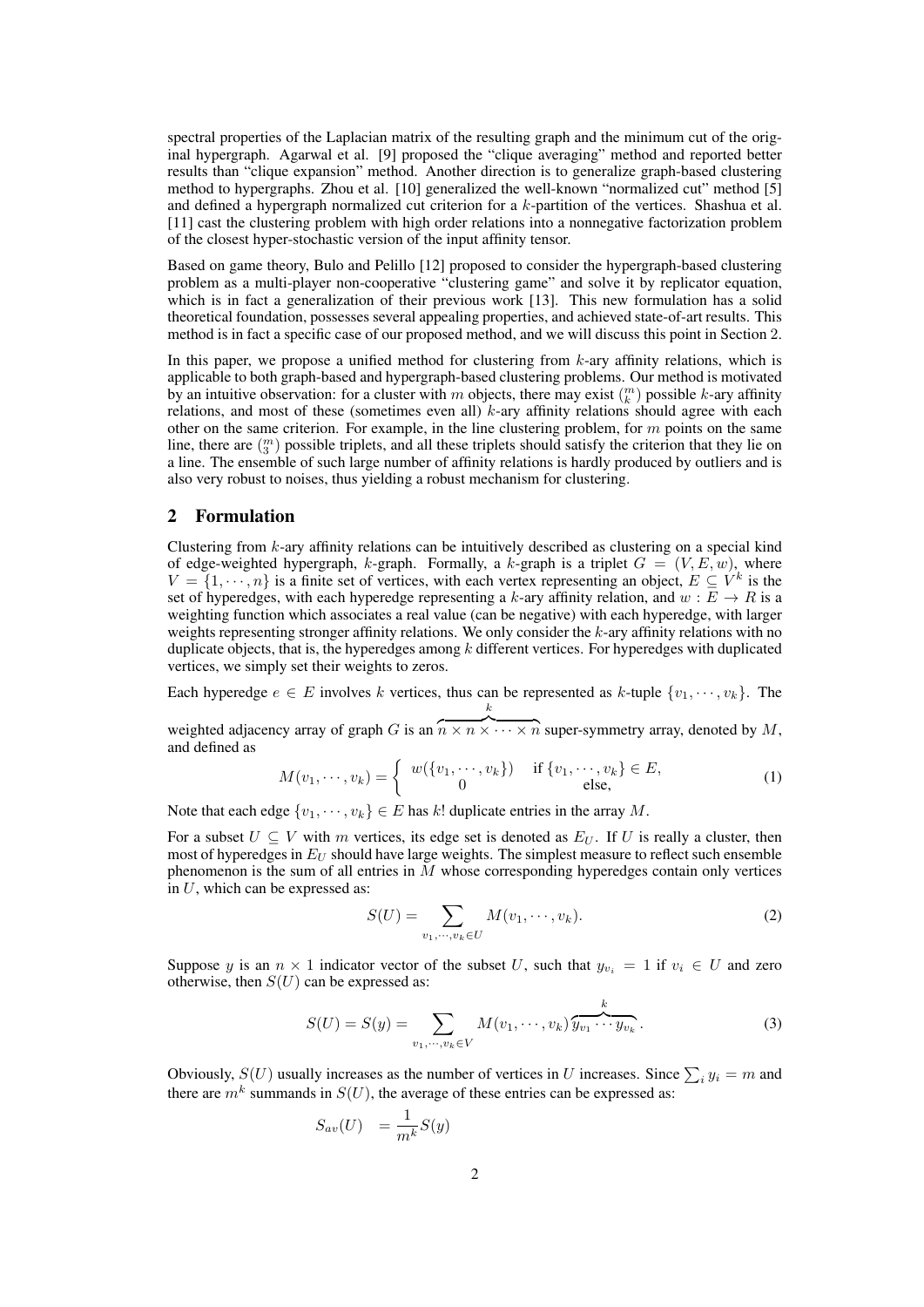$$
= \frac{1}{m^k} \sum_{v_1, \dots, v_k \in V} M(v_1, \dots, v_k) \overbrace{y_{v_1} \cdots y_{v_k}}^k
$$
  

$$
= \sum_{v_1, \dots, v_k \in V} M(v_1, \dots, v_k) \overbrace{\frac{y_{v_1}}{m} \cdots \frac{y_{v_k}}{m}}^k
$$
  

$$
= \sum_{v_1, \dots, v_k \in V} M(v_1, \dots, v_k) \overbrace{x_{v_1} \cdots x_{v_k}}^k,
$$
 (4)

where  $x = y/m$ . As  $\sum_i y_i = m$ ,  $\sum_i x_i = 1$  is a natural constraint over *x*.

Intuitively, when *U* is a true cluster,  $S_{av}(U)$  should be relatively large. Thus, the clustering problem corresponds to the problem of maximizing  $S_{av}(U)$ . In essence, this is a combinatorial optimization problem, since we know neither *m* nor which *m* objects to select. As this problem is NP-hard, to reduce its complexity, we relax *x* to be within a continuous range  $[0, \varepsilon]$ , where  $\varepsilon \leq 1$  is a constant, while keeping the constraint  $\sum_i x_i = 1$ . Then the problem becomes:

$$
\begin{cases} \max f(x) = \sum_{v_1, \dots, v_k \in V} M(v_1, \dots, v_k) \prod_{i=1}^k x_{v_i}, \\ \text{subject to } x \in \Delta^n \text{ and } x_i \in [0, \varepsilon] \end{cases}
$$
 (5)

where  $\Delta^n = \{x \in \mathbb{R}^n : x \ge 0 \text{ and } \sum_i x_i = 1\}$  is the standard simplex in  $\mathbb{R}^n$ . Note that  $S_{av}(x)$  is abbreviated by  $f(x)$  to simplify the formula.

The adoption of  $\ell_1$ -norm in (5) not only let  $x_i$  have an intuitive probabilistic meaning, that is,  $x_i$ represents the probability for the cluster contain the *i*-th object, but also makes the solution sparse, which means to automatically select some objects to form a cluster, while ignoring other objects.

Relation to Clustering Game. In [12], Bulo and Pelillo proposed to cast the hypergraph-based clustering problem into a *clustering game*, which leads to a similar formulation as (5). In fact, their formulation is a special case of (5) when  $\varepsilon = 1$ . Setting  $\varepsilon < 1$  means that the probability of choosing each strategy (from game theory perspective) or choosing each object (from our perspective) has an known upper bound, which is in fact a prior, while  $\varepsilon = 1$  represents a noninformative prior. This point is very essential in many applications, it avoids the phenomenon where some components of *x* dominate. For example, if the weight of a hyperedge is extremely large, then the cluster may only select the vertices associated with this hyperedge, which is usually not desirable. In fact, *ε* offers us a tool to control the least number of objects in cluster. Since each component does not exceed *ε*, the cluster contains at least  $[\frac{1}{\epsilon}]$  objects, where [*z*] represents the smallest integer larger than or equal to *z*. Because of the constraint  $x_i \in [0, \varepsilon]$ , the solution is also totally different from [12].

# 3 Algorithm

Formulation (5) usually has many local maxima. Large maxima correspond to true clusters and small maxima usually form meaningless subsets. In this section, we first analyze the properties of the maximizer *x ∗* , which are critical in algorithm design, and then introduce our algorithm to calculate *x ∗* .

Since the formulation (5) is a constrained optimization problem, by adding Lagrangian multipliers  $\lambda, \mu_1, \dots, \mu_n$  and  $\beta_1, \dots, \beta_n, \mu_i \ge 0$  and  $\beta_i \ge 0$  for all  $i = 1, \dots, n$ , we can obtain its Lagrangian function:

$$
L(x, \lambda, \mu, \beta) = f(x) - \lambda \left( \sum_{i=1}^{n} x_i - 1 \right) + \sum_{i=1}^{n} \mu_i x_i + \sum_{i=1}^{n} \beta_i (\varepsilon - x_i).
$$
 (6)

The *reward* at vertex *i*, denoted by  $r_i(x)$ , is defined as follows:

$$
r_i(x) = \sum_{v_1, \dots, v_{k-1} \in V} M(v_1, \dots, v_{k-1}, i) \prod_{t=1}^{k-1} x_{v_t}
$$
 (7)

Since *M* is a super-symmetry array, then  $\frac{\partial f(x)}{\partial x_i} = kr_i(x)$ , i.e.,  $r_i(x)$  is proportional to the gradient of  $f(x)$  at  $x$ .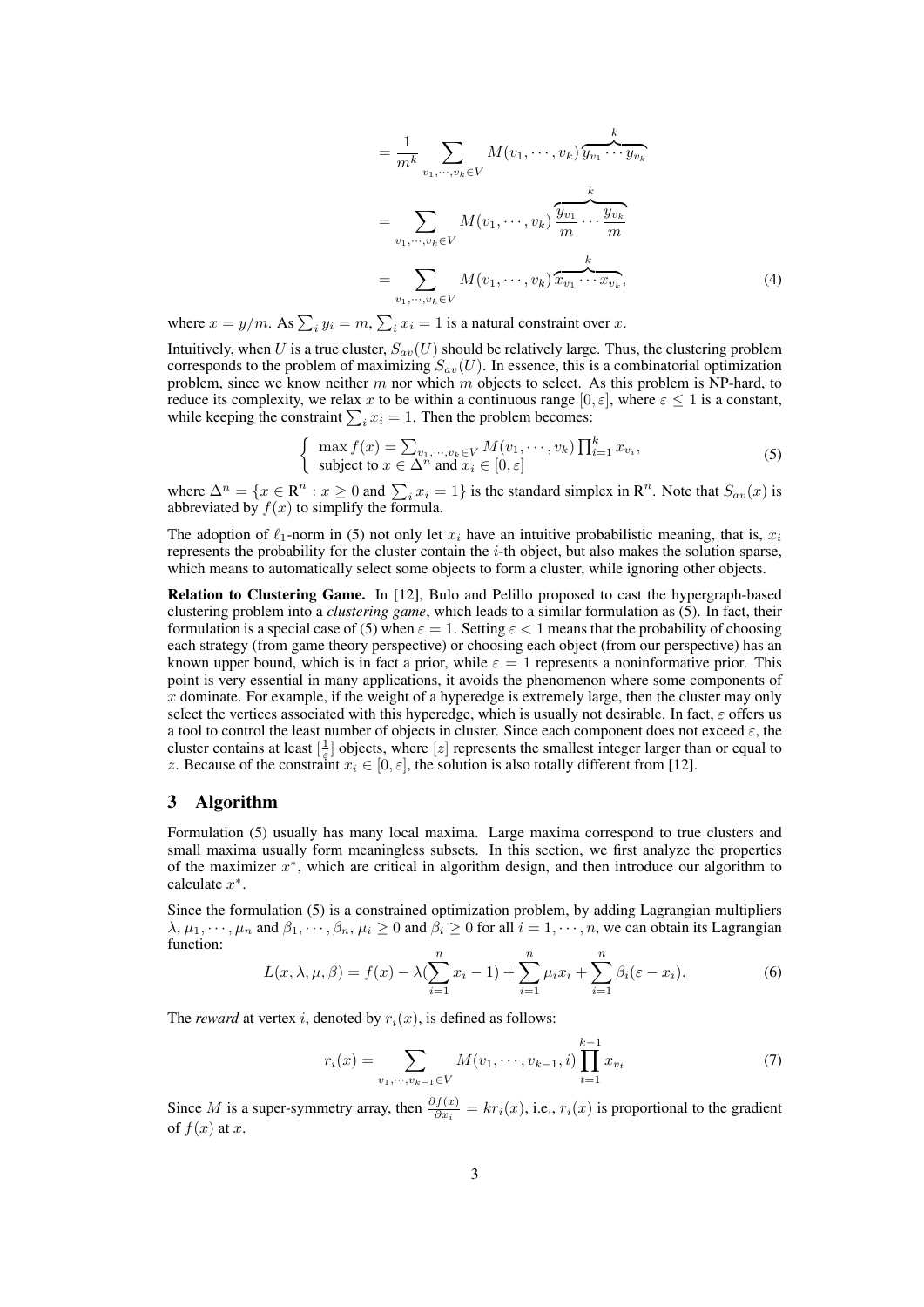Any local maximizer *x <sup>∗</sup>* must satisfy the Karush-Kuhn-Tucker (KKT) condition [14], i.e., the firstorder necessary conditions for local optimality. That is,

$$
\begin{cases}\nkr_i(x^*) - \lambda + \mu_i - \beta_i = 0, \ i = 1, \cdots, n, \\
\sum_{i=1}^n x_i^* \mu_i = 0, \\
\sum_{i=1}^n (\varepsilon - x_i^*) \beta_i = 0.\n\end{cases}
$$
\n(8)

Since  $x_i^*$ ,  $\mu_i$  and  $\beta_i$  are all nonnegative for all *i*'s,  $\sum_{i=1}^n x_i^* \mu_i = 0$  is equivalent to saying that if  $x_i^* > 0$ , then  $\mu_i = 0$ , and  $\sum_{i=1}^n (\varepsilon - x_i^*) \beta_i = 0$  is equivalent to saying that if  $x_i^* < \varepsilon$ , then  $\beta_i = 0$ . Hence, the KKT conditions can be rewritten as:

$$
r_i(x^*)\begin{cases} \leq \lambda/k, & x_i^* = 0, \\ = \lambda/k, & x_i^* > 0 \text{ and } x_i^* < \varepsilon, \\ \geq \lambda/k, & x_i^* = \varepsilon. \end{cases}
$$
(9)

According to *x*, the vertices set *V* can be divided into three disjoint subsets,  $V_1(x) = \{i | x_i = 0\}$ ,  $V_2(x) = \{i | x_i \in (0, \varepsilon)\}\$ and  $V_3(x) = \{i | x_i = \varepsilon\}$ . The Equation (9) characterizes the properties of the solution of (5), which are further summarized in the following theorem.

**Theorem 1.** If  $x^*$  is the solution of (5), then there exists a constant  $\eta$  (=  $\lambda/k$ ) such that 1) the rewards at all vertices belonging to  $V_1(x^*)$  are not larger than  $\eta$ ; 2) the rewards at all vertices belonging to  $V_2(x^*)$  are equal to  $\eta$ ; and 3) the rewards at all vertices belonging to  $V_3(x^*)$  are not smaller than *η*.

Proof: Since KKT condition is a necessary condition, according to (9), the solution *x <sup>∗</sup>* must satisfy 1), 2) and 3).

The set of non-zero components is  $V_d(x) = V_2(x) \cup V_3(x)$  and the set of the components which are smaller than  $\varepsilon$  is  $V_u(x) = V_1(x) \cup V_2(x)$ . For any *x*, if we want to update it to increase  $f(x)$ , then the values of some components belonging to  $V<sub>d</sub>(x)$  must decrease and the values of some components belonging to  $V_u(x)$  must increase. According to Theorem 1, if *x* is the solution of (5), then  $r_i(x) \leq$  $r_j(x)$ ,  $\forall i \in V_u(x)$ ,  $\forall j \in V_d(x)$ . On the contrary, if  $\exists i \in V_u(x)$ ,  $\exists j \in V_d(x)$ ,  $r_i(x) > r_j(x)$ , then x is not the solution of (5). In fact, in such case, we can increase  $x_i$  and decrease  $x_j$  to increase  $f(x)$ . That is, let

$$
x'_{l} = \begin{cases} x_{l}, & l \neq i, l \neq j; \\ x_{l} + \alpha, & l = i; \\ x_{l} - \alpha, & l = j. \end{cases}
$$
 (10)

and define

$$
r_{ij}(x) = \sum_{v_1, \dots, v_{k-2}} M(v_1, \dots, v_{k-2}, i, j) \prod_{t=1}^{k-2} x_{v_t}
$$
 (11)

Then

$$
f(x') - f(x) = -k(k-1)r_{ij}(x)\alpha^2 + k(r_i(x) - r_j(x))\alpha
$$
 (12)

Since  $r_i(x) > r_j(x)$ , we can always select a proper  $\alpha > 0$  to increase  $f(x)$ . According to formula (10) and the constraint over  $x_i$ ,  $\alpha \le \min(x_j, \varepsilon - x_i)$ . Since  $r_i(x) > r_j(x)$ , if  $r_{ij}(x) \le 0$ , then when  $\alpha = \min(x_j, \varepsilon - x_i)$ , the increase of  $f(x)$  reaches maximum; if  $r_{ij} > 0$ , then when  $\alpha =$  $\min(x_j, \varepsilon - x_i, \frac{r_i(x) - r_j(x)}{2(k-1)r_{ii}(x)}$  $\frac{r_i(x)-r_j(x)}{2(k-1)r_{ij}(x)}$ , the increase of  $f(x)$  reaches maximum.

According to the above analysis, if  $\exists i \in V_u(x), \exists j \in V_d(x), r_i(x) > r_j(x)$ , then we can update x to increase  $f(x)$ . Such procedure iterates until  $r_i(x) \le r_j(x)$ ,  $\forall i \in V_u(x)$ ,  $\forall j \in V_d(x)$ . From a prior (initialization)  $x(0)$ , the algorithm to compute the local maximizer of (5) is summarized in Algorithm 1, which successively chooses the "best" vertex and the "worst" vertex and then update their corresponding components of *x*.

Since significant maxima of formulation (5) usually correspond to true clusters, we need multiple initializations (priors) to obtain them, with at least one initialization at the basin of attraction of every significant maximum. Such informative priors in fact can be easily and efficiently constructed from the neighborhood of every vertex (vertices with hyperedges connecting to this vertex), because the neighbors of a vertex generally have much higher probabilities to belong to the same cluster.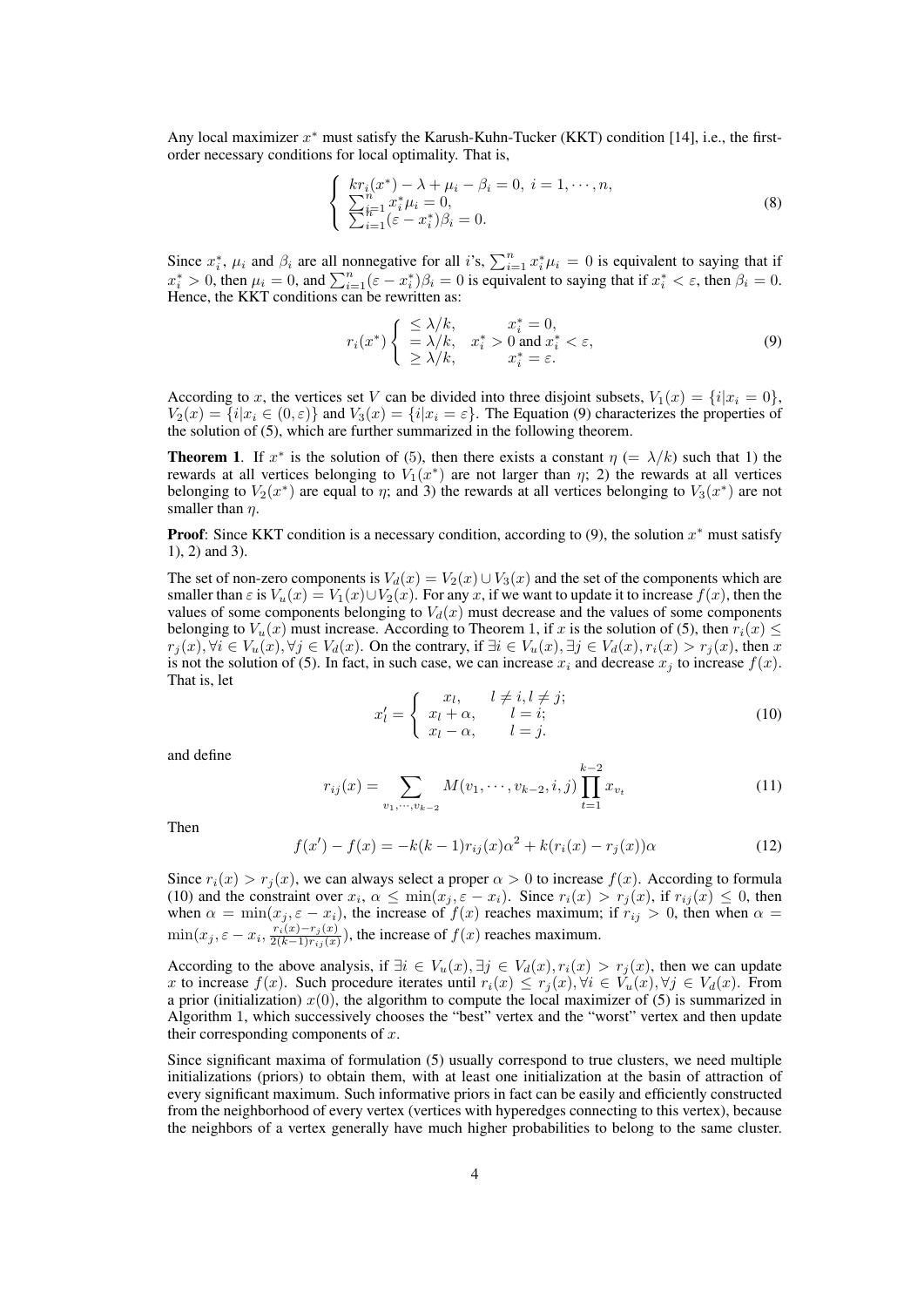Algorithm 1 Compute a local maximizer  $x^*$  from a prior  $x(0)$ 

- 1: **Input:** Weighted adjacency array  $M$ , prior  $x(0)$ ;
- 2: repeat
- 3: Compute the reward  $r_i(x)$  for each vertex *i*;
- 4: Compute  $V_1(x(t))$ ,  $V_2(x(t))$ ,  $V_3(x(t))$ ,  $V_d(x(t))$ , and  $V_u(x(t))$ ;
- 5: Find the vertex *i* in  $V_u(x(t))$  with the largest reward and the vertex *j* in  $V_d(x(t))$  with the smallest reward;
- 6: Compute  $\alpha$  and update  $x(t)$  by formula (10) to obtain  $x(t + 1)$ ;
- 7: **until**  $x$  is a local maximizer
- 8: Output: The local maximizer *x ∗* .

Algorithm 2 Construct a prior  $x(0)$  containing vertex  $v$ 

- 1: **Input:** Hyperedge set  $E(v)$  and  $\varepsilon$ ;
- 2: Sort the hyperedges in  $E(v)$  in descending order according to their weights;
- 3: for  $i = 1, \dots, |E(v)|$  do
- 4: Add all vertices associated with the *i*-th hyperedge to *L*. If  $|L| \geq \left[\frac{1}{\varepsilon}\right]$ , then break;

- 6: For each vertex  $v_j \in L$ , set the corresponding component  $x_{v_j}(0) = \frac{1}{|L|}$ ;
- 7: **Output:** a prior  $x(0)$ .

For a vertex *v*, the set of hyperedges connected to *v* is denoted by  $E(v)$ . We can construct a prior containing  $v$  from  $E(v)$ , which is described in Algorithm 2.

Because of the constraint  $x_i \leq \varepsilon$ , the initializations need to contain at least  $\left[\frac{1}{\varepsilon}\right]$  nonzero compo-**Exercise of the constraint**  $x_i \leq c$ , the initializations field to contain at reast  $\left[\frac{c}{c}\right]$  holizero components. To cover basin of attractions of more maxima, we expect these initializations to locate more uniformly in the space  $\{x | x \in \Delta^n, x_i \leq \varepsilon\}.$ 

Since from every vertex, we can construct such a prior, thus, we can construct *n* priors in total. From these *n* priors, according to Algorithm 1, we can obtain *n* maxima. The significant maxima of (5) are usually among these *n* maxima, and a significant maximum may appear multiple times. In this way, we can robustly obtain multiple clusters simultaneously, and these clusters may overlap, both of which are desirable properties in many applications. Note that the clustering game approach [12] utilizes a noninformative prior, that is, all vertices have equal probability. Thus, it cannot obtain multiple clusters simultaneously. In clustering game approach [12], if  $x_i(t) = 0$ , then  $x_i(t+1) = 0$ , which means that it can only drop points and if a point is initially not included, then it cannot be selected. However, our method can automatically add or drop points, which is another key difference to the clustering game approach.

In each iteration of Algorithm 1, we only need to consider two components of *x*, which makes both the update of rewards and the update of  $x(t)$  very efficient. As  $f(x(t))$  increases, the sizes of  $V_u(x(t))$  and  $V_d(x(t))$  both decrease quickly, thus  $f(x)$  converges to local maximum quickly. Suppose the maximal number of hyperedges containing a certain vertex is *h*, then the time complexity of Algorithm 1 is *O*(*thk*), where *t* is the number of iterations. The total time complexity of our method is then *O*(*nthk*), since we need to ran Algorithm 1 from *n* initializations.

# 4 Experiments

We evaluate our method on three types of experiments. The first one addresses the problem of line clustering, the second addresses the problem of illumination-invariant face clustering, and the third addresses the problem of affine-invariant point set matching. We compare our method with clique averaging [9] algorithm and matching game approach [12]. In all experiments, the clique averaging approach needs to know the number of clusters in advance; however, both clustering game approach and our method can automatically reveal the number of clusters, which yields the advantages of the latter two in many applications.

## 4.1 Line Clustering

In this experiment, we consider the problem of clustering lines in 2D point sets. Pairwise similarity measures are useless in this case, and at least three points are needed for characterizing such a

<sup>5:</sup> end for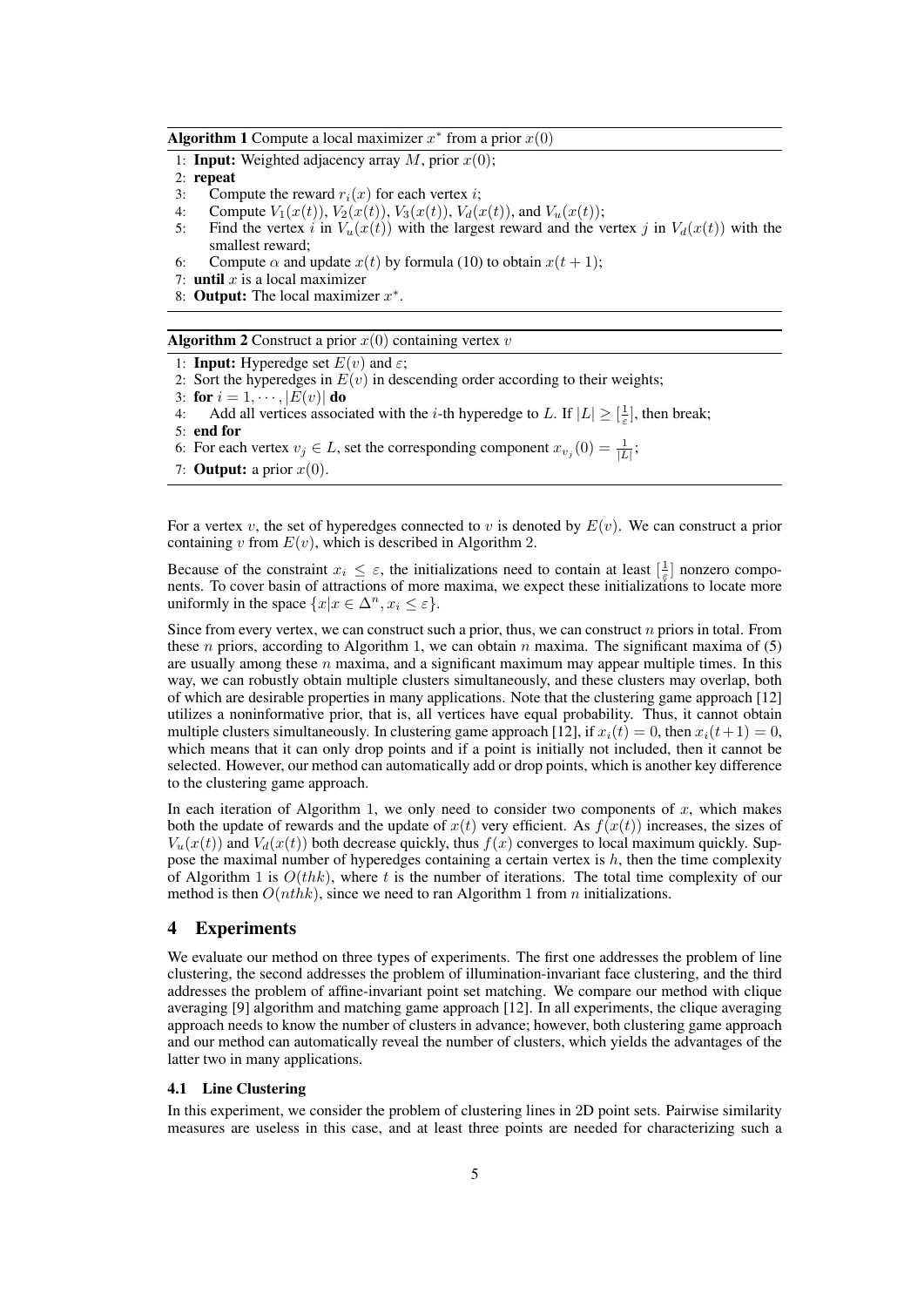property. The dissimilarity measure on triplets of points is given by their mean distance to the best fitting line. If  $d(i, j, k)$  is the dissimilarity measure of points  $\{i, j, k\}$ , then the similarity function is given by  $s({i, j, k}) = \exp(-d(i, j, k)^2/\sigma_d^2)$ , where  $\sigma_d$  is a scaling parameter, which controls the sensitivity of the similarity measure to deformation.

We randomly generate three lines within the region [*−*0*.*5*,* 0*.*5]<sup>2</sup> , each line contains 30 points, and all these points have been perturbed by Gaussian noise  $N(0, \sigma)$ . We also randomly add outliers into the point set. Fig. 1(a) illustrates such a point set with three lines shown in red, blue and green colors, respectively, and the outliers are shown in magenta color. To evaluate the performance, we ran all algorithms on the same data set over 30 trials with varying parameter values, and the performance is measured by F-measure.

We first fix the number of outliers to be 60, vary the scaling parameter  $\sigma_d$  from 0.01 to 0.14, and the result is shown in Fig. 1(b). For our method, we set  $\varepsilon = 1/30$ . Obviously, our method is nearly not affected by the scaling parameter  $\sigma_d$ , while the clustering game approach is very sensitive to  $\sigma_d$ . Note that  $\sigma_d$  in fact controls the weights of the hyperedge graph and many graph-based algorithms are notoriously sensitive to the weights of the graph. Instead, by setting a proper  $\varepsilon$ , our method overcomes this problem. From Fig. 1(b), we observe that when  $\sigma_d = 4\sigma$ , the clustering game approach will get the best performance. Thus, we fix  $\sigma_d = 4\sigma$ , and change the noise parameter *σ* from 0*.*01 to 0*.*1, the results of clustering game approach, clique averaging algorithm and our method are shown in blue, green and red colors in Fig. 1(c), respectively. As the figure shows, when the noise is small, matching game approach outperforms clique averaging algorithm, and when the noise becomes large, the clique averaging algorithm outperforms matching game approach. This is because matching game approach is more robust to outliers, while the clique averaging algorithm seems more robust to noises. Our method always gets the best result, since it can not only select coherent clusters as matching game approach, but also control the size of clusters, thus avoiding the problem of too few points selected into clusters.

In Fig. 1(d) and Fig. 1(e), we vary the number of outliers from 10 to 100, the results clearly demonstrate that our method and clustering game approach are robust to outliers, while clique averaging algorithm is very sensitive to outliers, since it is a partition-based method and every point must be assigned to a cluster. To illustrate the influence of  $\varepsilon$ , we fix  $\sigma_d = \sigma = 0.02$ , and test the performance of our method under different *ε*, the result is shown in Fig. 1(f), note that *x* axis is 1*/ε*. As we stressed in Section 2, clustering game approach is in fact a special case of our method when  $\varepsilon = 1$ , thus, the result at  $\varepsilon = 1$  is nearly the same as the result of clustering game approach in Fig. 1(b) under the same conditions. Obviously, as  $1/\varepsilon$  approaches the real number of points in the cluster, the result become much better. Note that the best result appears when  $1/\varepsilon > 30$ , which is due to the fact that some outliers fall into the line clusters, as can be seen in Fig. 1(a).

#### 4.2 Illumination-invariant face clustering

It has been shown that the variability of images of a Labmertian surface in fixed pose, but under variable lighting conditions where no surface point is shadowed, constitutes a three dimensional linear subspace [15]. This leads to a natural measure of dissimilarity over four images, which can be used for clustering. In fact, this is a generalization of the *k*-lines problem into the *k*-subspaces problem. If we assume that the four images under consideration form the columns of a matrix, and normalize each column by  $\ell_2$  norm, then  $d = \frac{s_4^2}{s_1^2 + \cdots + s_4^2}$  serves as a natural measure of dissimilarity, where  $s_i$  is the  $i^{th}$  singular value of this matrix.

In our experiments we use the Yale Face Database B and its extended version [16], which contains 38 individuals, each under 64 different illumination conditions. Since in some lighting conditions, the images are severely shadowed, we delete these images and do the experiments on a subset (about 35 images for each individual). We considered cases where we have faces from 4 and 5 random individuals (randomly choose 10 faces for each individual), with and without outliers. The case with outliers consists 10 additional faces each from a different individual. For each of those combinations, we ran 10 trials to obtain the average F-measures (mean and standard deviation), and the result is reported in Table 1. Note that for each algorithm, we individually tune the parameters to obtain the best results. The results clearly show that partition-based clustering method (clique averaging) is very sensitive to outliers, but performs better when there are no outliers. The clustering game approach and our method both perform well, especially when there are outliers, and our method performs a little better.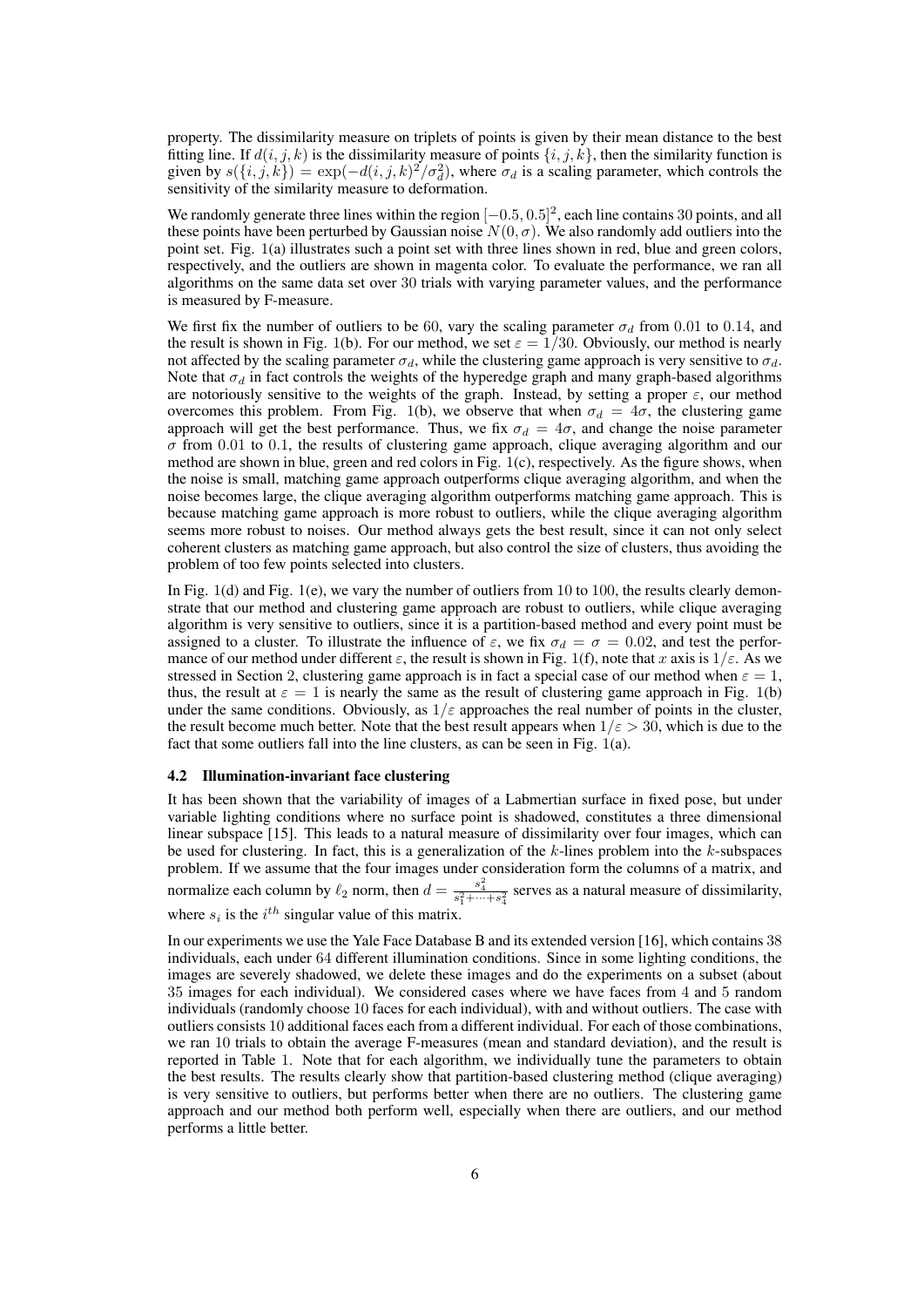

Figure 1: Results on clustering three lines with noises and outliers. The performance of clique averaging algorithm [9], matching game approach [12] and our method is shown as green dashed, blue dotted and read solid curves, respectively. This figure is best viewed in color.

| <b>Classes</b>         |                 |                 |                 |                 |
|------------------------|-----------------|-----------------|-----------------|-----------------|
| <b>Outliers</b>        |                 |                 |                 |                 |
| Clique Averaging       | $0.95\pm0.05$   | $0.84 \pm 0.08$ | $0.93\pm0.05$   | $0.83 \pm 0.07$ |
| <b>Clustering Game</b> | $0.92 \pm 0.04$ | $0.90 \pm 0.04$ | $0.91 \pm 0.06$ | $0.90 \pm 0.07$ |
| Our Method             | $0.93 \pm 0.04$ | $0.92\pm0.05$   | $0.92 \pm 0.07$ | $0.91 \pm 0.04$ |

Table 1: Experiments on illuminant-invariant face clustering

#### 4.3 Affine-invariant Point Set Matching

An important problem in the object recognition is the fact that an object can be seen from different viewpoints, resulting in differently deformed images. Consequently, the invariance to viewpoints is a desirable property for many vision tasks. It is well-known that a near-planar object seen from different viewpoint can be modeled by affine transformations. In this subsection, we will show that matching planar point sets under different viewpoints can be formulated into a hypergraph clustering problem and our algorithm is very suitable for such tasks.

Suppose the two point sets are *P* and *Q*, with  $n_P$  and  $n_Q$  points, respectively. For each point in *P*, it may match to any point in *Q*, thus there are  $n_{P}n_{Q}$  candidate matches. Under the affine transformation *A*, for three correct matches,  $m_{ii'}$ ,  $m_{jj'}$  and  $m_{kk'}$ ,  $\frac{S_{ijk'}}{S_{j'k'j'}}$  $\frac{S_{ijk}}{S_{i'j'k'}} = |\text{det}(A)|$ , where  $S_{ijk}$  is the area of the triangle formed by points *i*, *j* and *k* in *P*,  $S_i'_{j'k'}$  is the area of the triangle formed by points  $i'$ ,  $j'$  and  $k'$  in  $Q$ , and  $\det(A)$  is the determinant of  $A$ . If we regard each candidate match as a point, then  $s = \exp(-\frac{(S_{ijk} - S_{i'j'k'}|\text{det}(A)|)^2}{\sigma^2})$ *σ d*  $\frac{2}{2}$ ) serves as a natural similarity measure for three points (candidate matches),  $m_{ii'}$ ,  $m_{jj'}$  and  $m_{kk'}$ ,  $\sigma_d$  is a scaling parameter, and the correct matching configuration then naturally form a cluster. Note that in this problem, most of the candidate matches are incorrect matches, and can be considered to be outliers.

We did the experiments on 8 shapes from MPEG-7 shape database [17]. For each shape, we uniformly sample its contour into 20 points. Both the shapes and sampled point sets are demonstrated in Fig. 2. We regard original contour point sets as  $Ps$ , then randomly add Gaussian noise  $N(0, \sigma)$ , and transform them by randomly generated affine matrices *A*s to form corresponding *Q*s. Fig. 3 (a) shows such a pair of *P* and *Q* in red and blue, respectively. Since most of points (candidate matches) should not belong to any cluster, partition-based clustering method, such as clique aver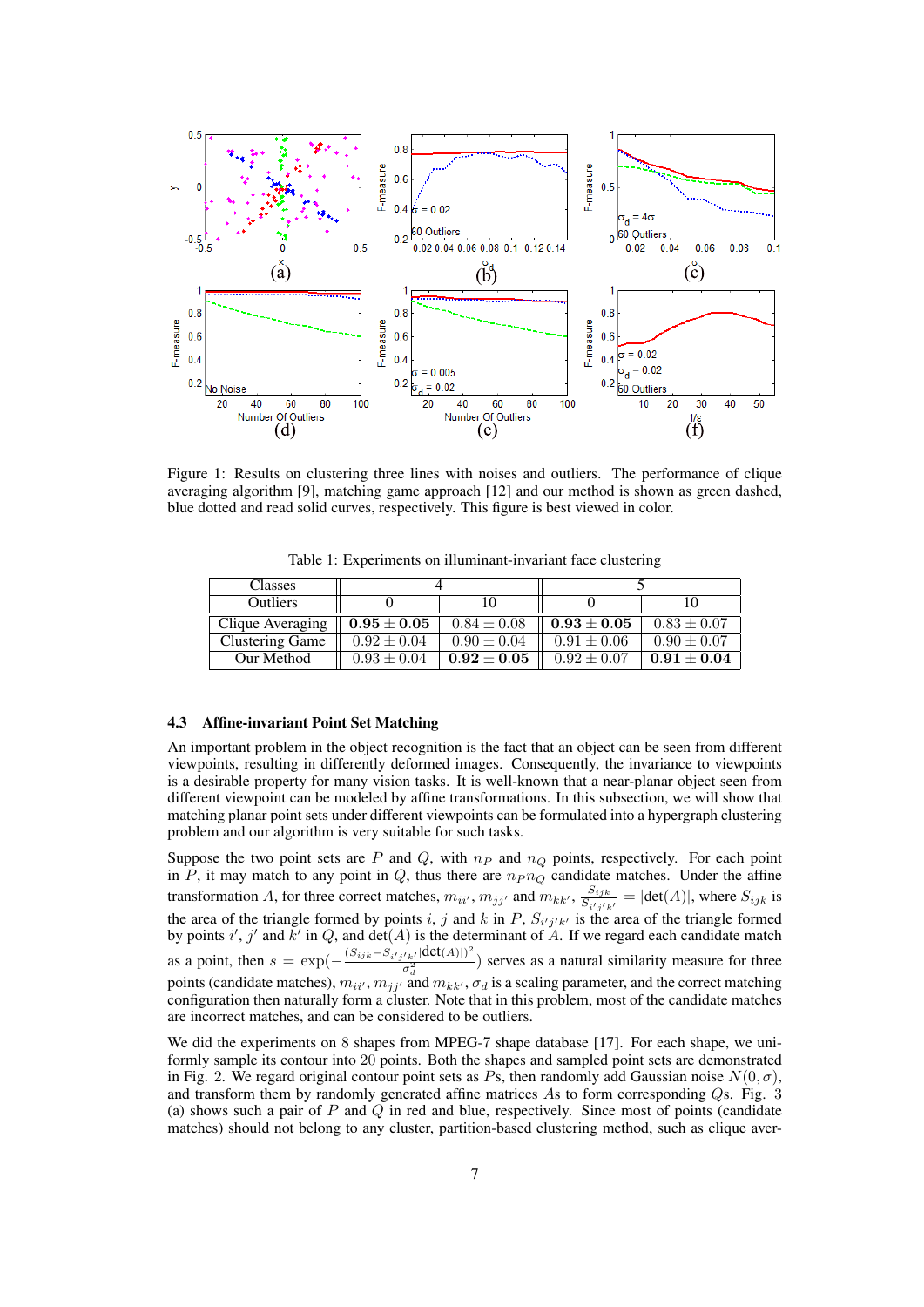aging method, cannot be used. Thus, we only compare our method with matching game approach and measure the performance of these two methods by counting how many matches agree with the ground truths. Since  $|\det(A)|$  is unknown, we estimate its range and sample several possible values in this range, and conduct the experiment for each possible  $|\text{det}(A)|$ . In Fig. 3(b), we fix noise parameter  $\sigma = 0.05$ , and test the robustness of both methods under varying scaling parameter  $\sigma_d$ . Obviously, our method is very robust to  $\sigma_d$ , while the matching game approach is very sensitive to it. In Fig. 3(c), we increase  $\sigma$  from 0.04 to 0.16, and for each  $\sigma$ , we adjust  $\sigma_d$  to reach the best performances for both methods. As expected, our method is more robust to noise by benefiting from the parameter  $\varepsilon$ , which is set to 0.05 in both Fig. 3(b) and Fig. 3(c). In Fig. 3(d), we fix  $\sigma = 0.05$ and  $\sigma_d = 0.15$ , and test the performance of our method under different  $\varepsilon$ . The result again verifies the importance of the parameter *ε*.



Figure 2: The shapes and corresponding contour point sets used in our experiment.



Figure 3: Performance curves on affine-invariant point set matching problem. The red solid curves demonstrate the performance of our method, while the blue dotted curve illustrates the performance of matching game approach.

# 5 Discussion

In this paper, we characterized clustering as an ensemble of all associated affinity relations and relax the clustering problem into optimizing a constrained homogenous function. We showed that the clustering game approach turns out to be a special case of our method. We also proposed an efficient algorithm to automatically reveal the clusters in a data set, even under severe noises and a large number of outliers. The experimental results demonstrated the superiority of our approach with respect to the state-of-the-art counterparts. Especially, our method is not sensitive to the scaling parameter which affects the weights of the graph, and this is a very desirable property in many applications. A key issue with hypergraph-based clustering is the high computational cost of the construction of a hypergraph, and we are currently studying how to efficiently construct an approximate hypergraph and then perform clustering on the incomplete hypergraph.

### 6 Acknowledgement

This research is done for CSIDM Project No. CSIDM-200803 partially funded by a grant from the National Research Foundation (NRF) administered by the Media Development Authority (MDA) of Singapore, and this work has also been partially supported by the NSF Grants IIS-0812118, BCS-0924164 and the AFOSR Grant FA9550-09-1-0207.